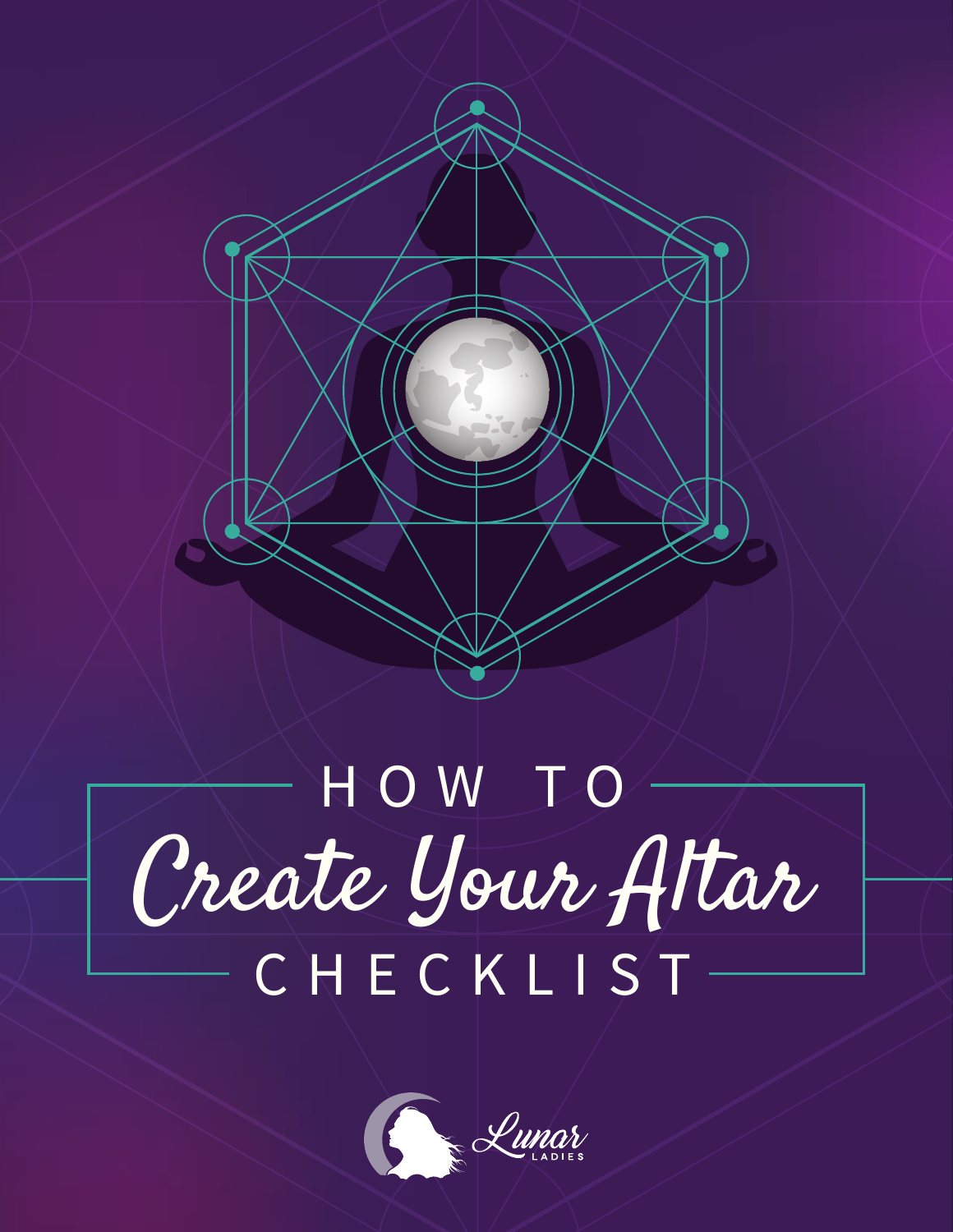## How to Create Your Altar

Your altar is a place of focus to create Sacred Space and unite vibrational fields of consciousness.

# Table of Contents

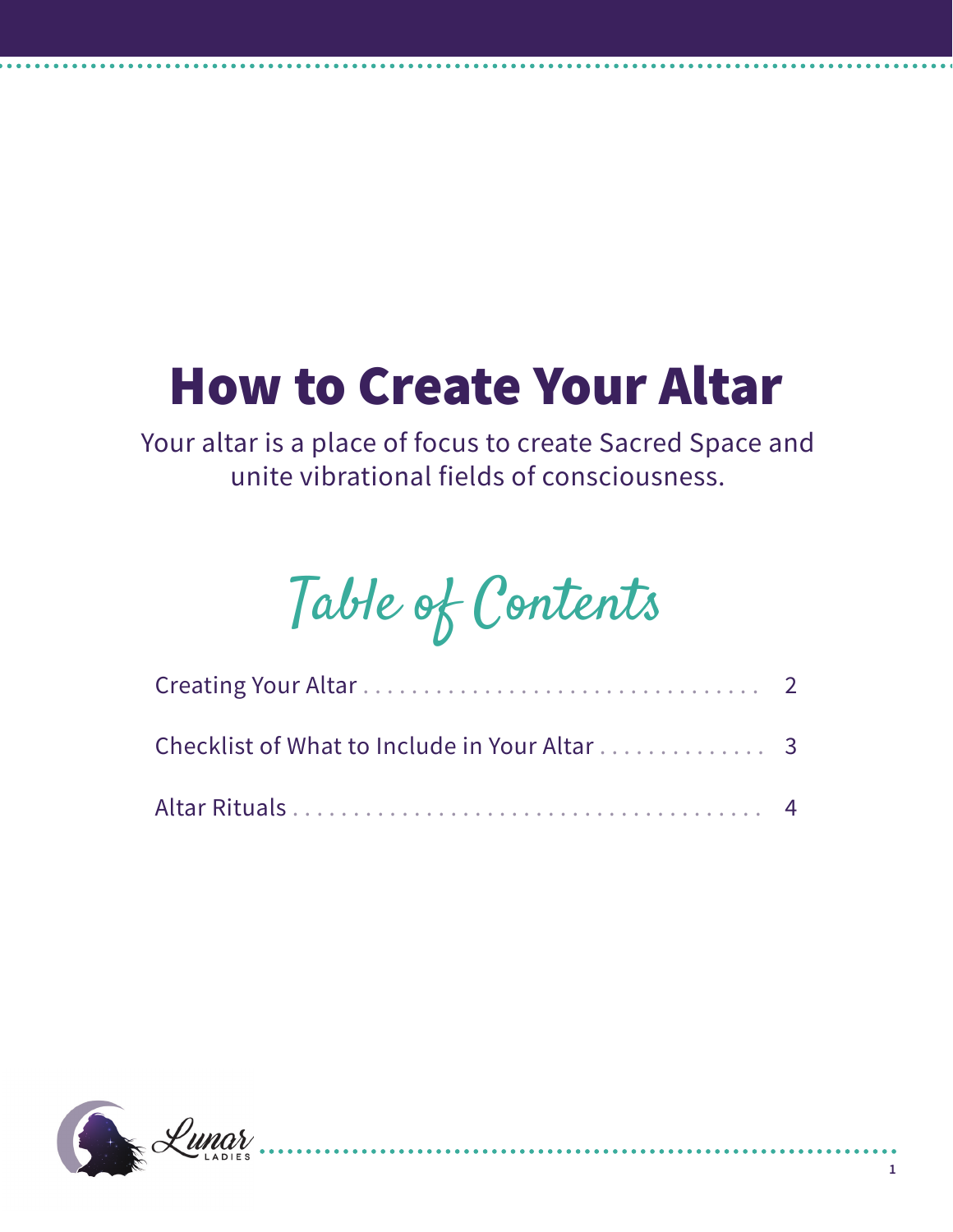## **Creating Your Altar**

#### **Step 1** *Find the focation*

Find a space that you can set up your altar and that it can stay undisturbed. It can be a permanent space or temporary. Tables, shelves, dressers make great places. If you have a meditation room, setting up your altar is great there, too. Clean the area (with salt water and sage).

#### Step 2 Decorate

Set up and decorate your altar according to the theme of the lunar cycle's vibration, if you wish. Use items that have meaning to you and help you bring your focus on aligning with the Sacred in your life. See our list of what to include in your altar on later pages of this book.

#### Step 3 Meditate

Take time to be with your altar in meditation. Your altar is a place of sacred space that you created just for you with your personal spiritual guides. It can be just a few minutes or much longer. This is your sacred way of tuning into yourself, your Higher Self and your dreams. Each time you visit your altar you are also focusing on what you want to attract, create and manifest. Your altar will help you align with the vibration that matches what you want.

Incorporate our Altar Rituals (below) regularly and at least every new and full moon.

### Step 4 Care for Your Altar Regularly

Cleaning and clearing the space from dust or things that don't belong in your sacred space is essential. Clean up ashes, matches and anything that will help sanctify and uplift the energy around your altar. Refill water and other elemental items that keep the vibration of their energy pure and in place. Change old water, shake out altar cloths and keep everything fresh. Your Inner Vesta, the face of the Goddess as High Priestess and Keeper of the Temple will bless you for maintaining sacred space and honoring the Sacred.

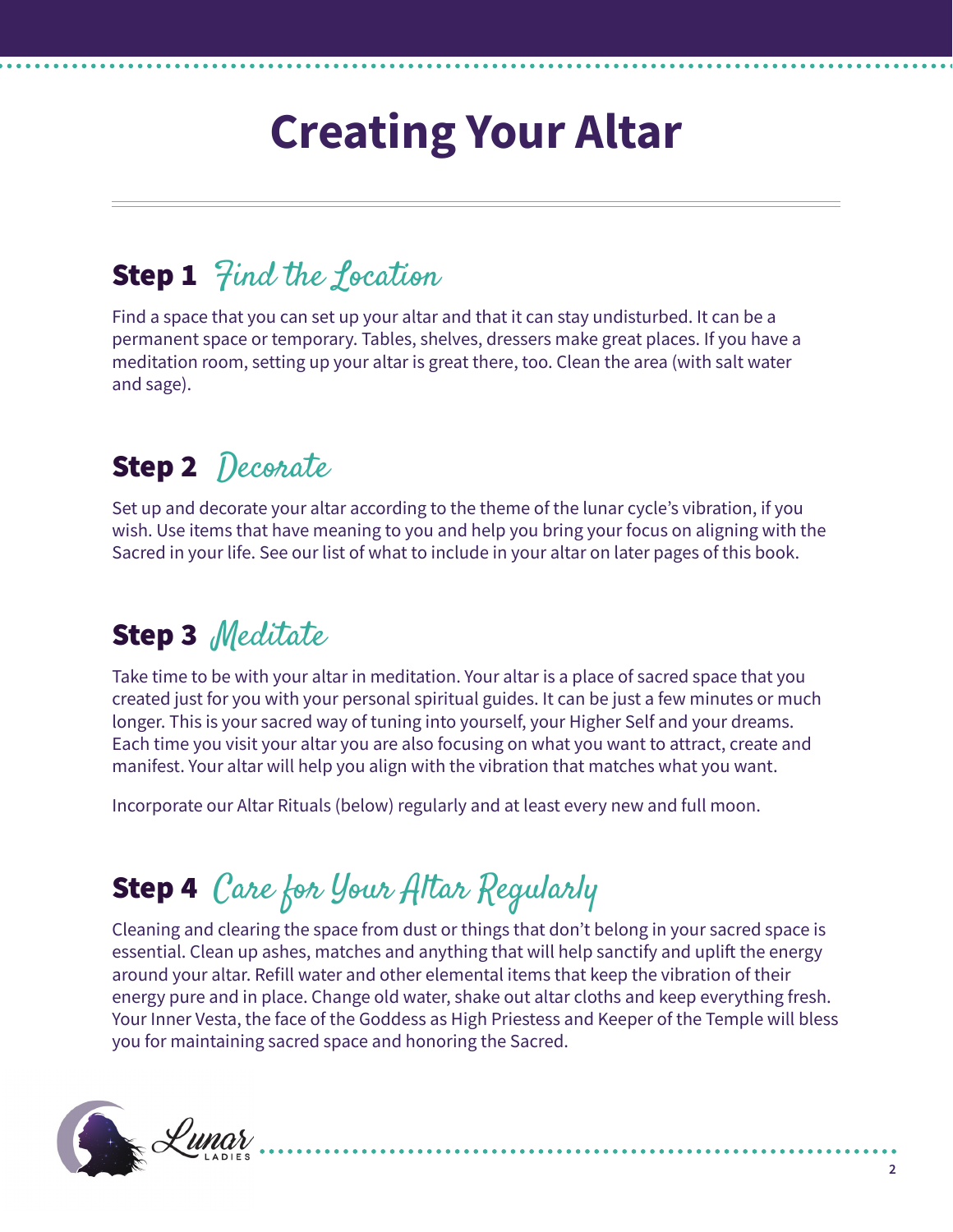

- £ **Altar cloth**
- £ **Sacred symbol or statue**
- £ **Crystals and stones**
- £ **Pictures of angels, guardians, spiritual teachers, ancestors/relatives**

Include items from each of four sacred elements (Fire + Air Right Side (representing the Divine Masculine) and Water + Earth Left Side (representing the Divine Feminine):

- £ **Altar Items For Earth:** stones or rocks, branches, dried herbs, dried or flowers, soil, plants, photos or artwork of nature.
- £ **Altar Items For Air:** feathers, incense, pictures or drawings of birds and things that fly, representations of clouds and the sky, incense, sage, sound, essential oils.
- £ **Altar Items For Fire:** candles, pictures or representation of fire and/or the sun, ashes, anointing oil.
- £ **Altar Items For Water:** bowl, chalice or cup of water, seashells, driftwood, sea glass, sand, a mirror, water fountains, pictures or representations of the ocean or ocean creatures, fish, seaweed.